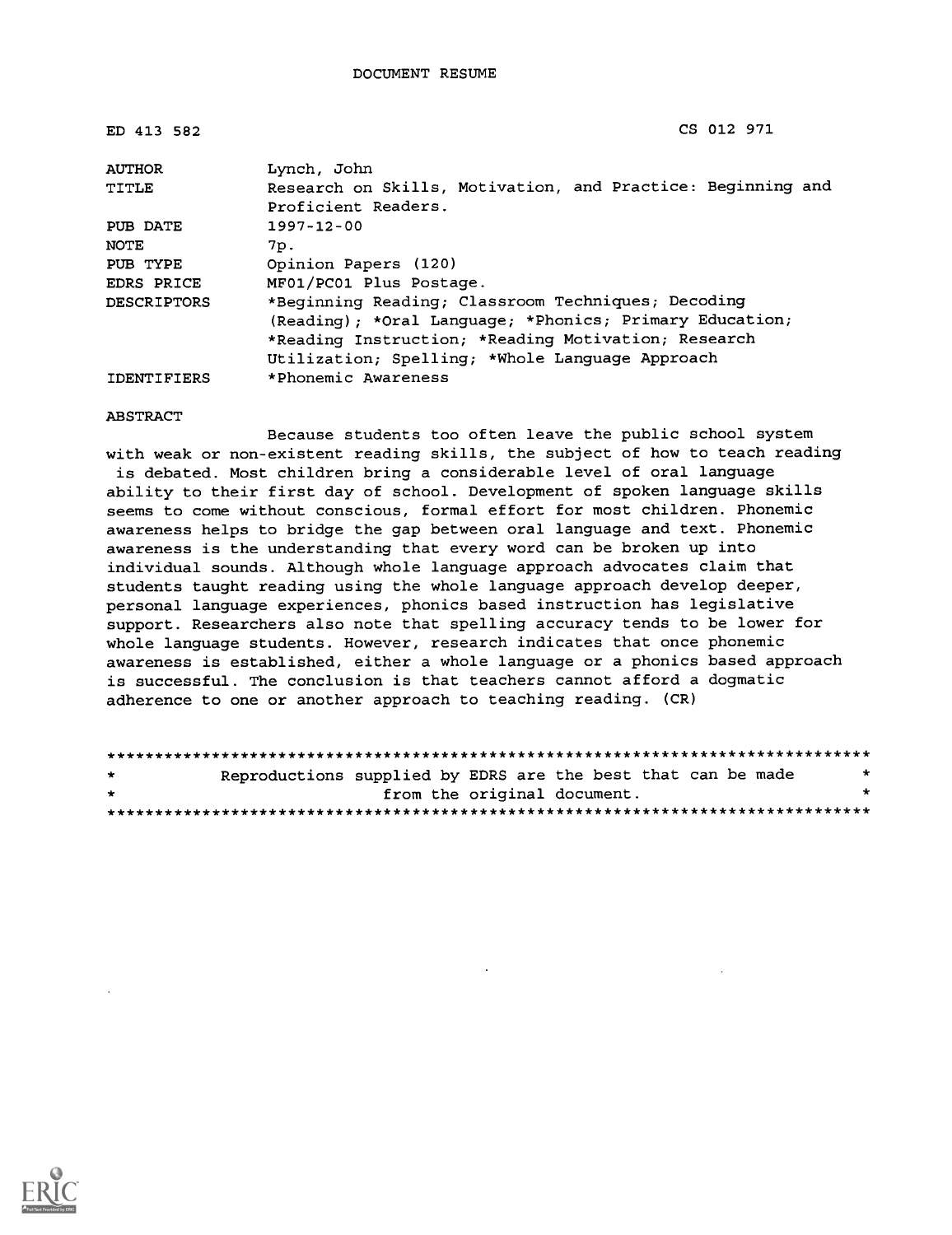Research on Skills, Motivation and Practice: Beginning and Proficient Readers

 $\mathcal{L}$ 

#### John Lynch

U.S. DEPARTMENT OF EDUCATION<br>
CHICE of Educational Research and Improvement<br>
EDUCATIONAL RESOURCES INFORMATION<br>
CENTER (ERIC)<br>
CENTER (ERIC)<br>
Crise document has been reproduced as<br>
originating it.<br>
originating it.

Minor changes have been made to improve reproduction quality.

 $\bullet$ Points of view or opinions stated in this document do not necessarily represent official OERI position or policy. "PERMISSION TO REPRODUCE THIS MATERIAL HAS BEEN GRANTED BY

 $\bullet$  $\cup$ 

TO THE EDUCATIONAL RESOURCES INFORMATION CENTER (ERIC)."

Dominican College School of Education San Rafael, CA December 1997

## BEST COPY AVAILABLE



 $\hat{\boldsymbol{\beta}}$ 

 $\ddot{\phantom{0}}$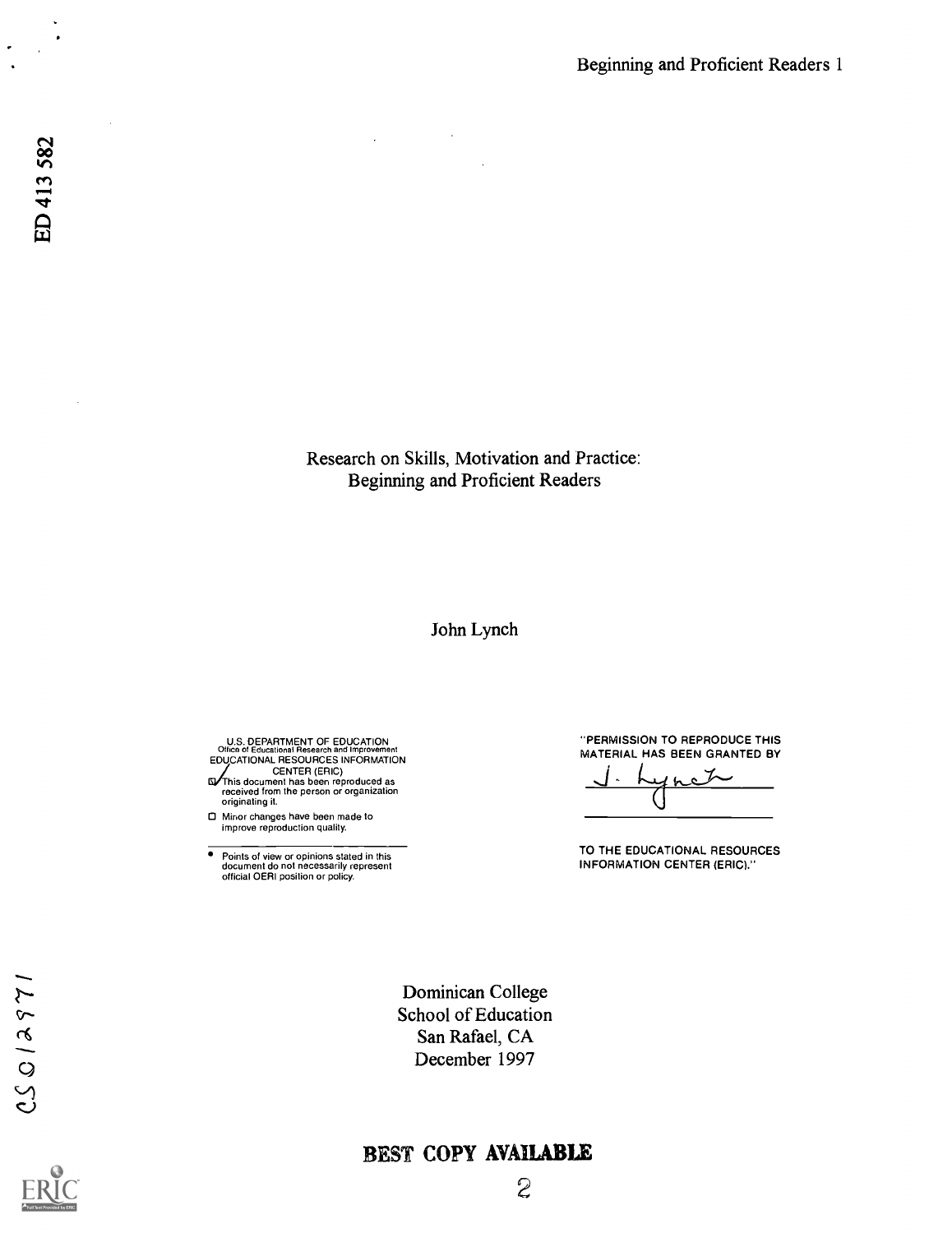Introduction

Reading is fundamental to education. Without the ability to extract meaning from written language, a student is cut off from one of the primary means of communication employed by teachers. Reading provides access to a volume and variety of information, ideas, philosophies and perspectives otherwise unavailable to a child or young adult. Without the ability to read, students cannot proceed through increasingly challenging levels of curriculum with their literate peers. Reading is essential for education.

The importance of reading for adults is immeasurable. We inhabit a text rich world in which the rules are written and often complex. There are few, if any, ways for adults to be economically self-sufficient without the ability to read. Bettering one's economic circumstance depends largely on developing new, more valuable skills. Such skill development is extremely difficult without the ability to read. Philosophy and the world's religions, in the majority, are communicated through written language. As a nation, we depend upon the reading skills of our population for economic competitiveness. Further, our system of self-governance functions best when the public is well informed and literacy is the key to information.

It is difficult to overestimate the importance of reading for children or adults. For this reason, and because students too often leave the public school system with weak or non-existent reading skills, the subject of how to teach reading is debated.

#### Beginning Readers

It is said that human beings learn oral language naturally. Whether this statement is true and whatever "naturally" means, most children bring a considerable level of oral language ability to their first day of school. Development of spoken language skills seems to come without

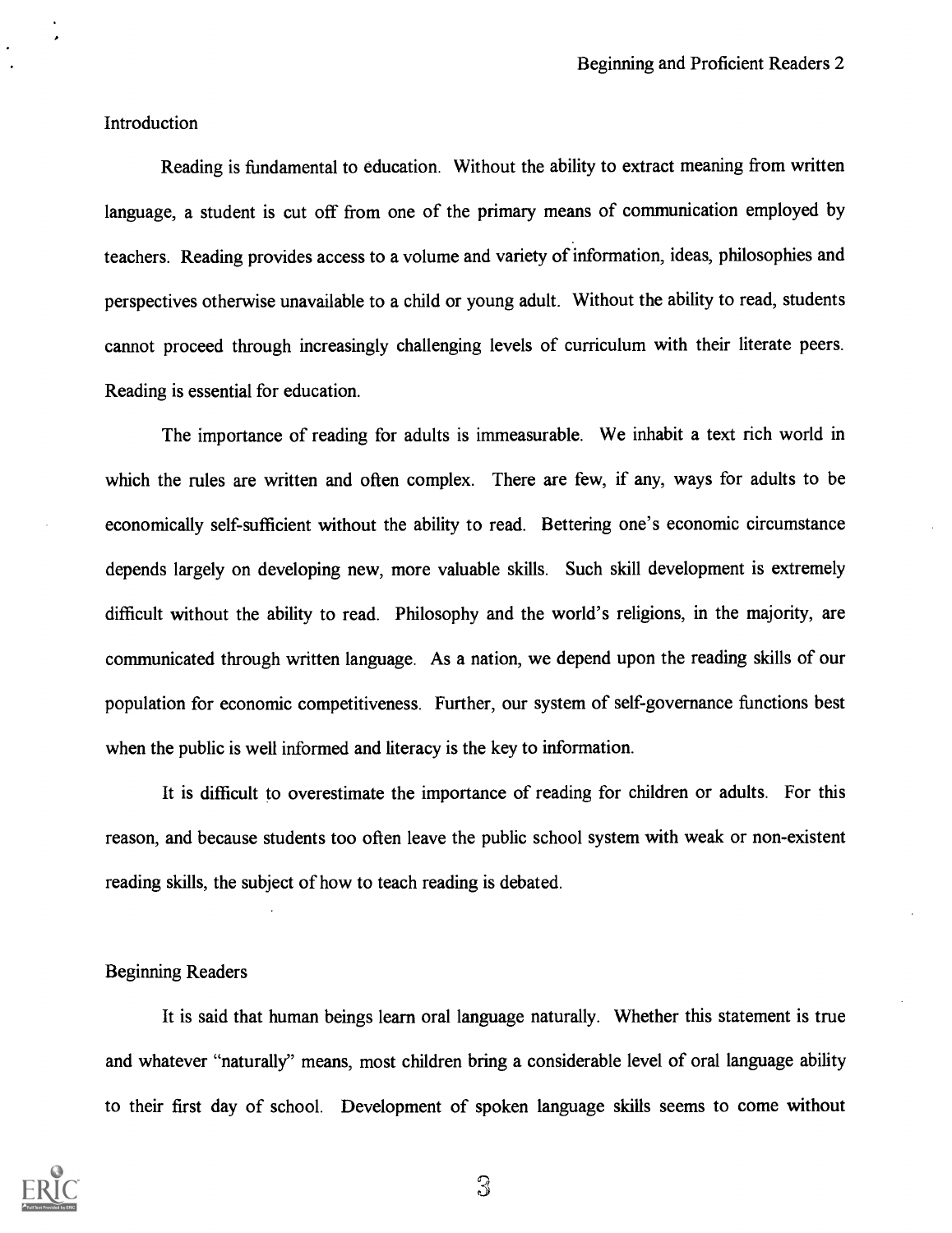conscious, formal effort for most children. When they arrive at school, they begin the process of learning to read. They may be presented with lists of words or portions of words or they may be read to and shown books that contain predictable text with numerous context heavy illustrations. In either case, the students must bridge the gap between their oral competency and the alphabetic markings on the pages before them. Due to the unconscious development of oral language skills, children are usually unaware that the language they use consists of 42 distinct and nearly discrete sounds. Termed a "genuine insight", phonemic awareness, or the understanding that every word can be broken up into individual sounds, is the best indicator of success in learning to read (Adams, 1997). Phonemic awareness helps to bridge the gap between oral language and text.

When grounded in phonemic awareness, both phonics and whole language approaches to teaching reading can succeed (Griffith & Olson, 1992). Though whole language advocates argue that their approach instills a better attitude toward reading in their students, research is inconclusive (Diegmuller, 1996). However, other research, cited in the same article, indicates that children who were taught to read in a whole language program tended to read and write more for their own purposes while children taught in phonics based programs viewed reading and writing as school activities. This tendency to personalize reading and writing activities is beneficial.

Endorsement of the whole language teaching approach is far from universal. Researchers note that spelling accuracy tends to be lower for whole language students (Diegmuller, 1996). Further, Adams asserts that predictable text, illustrations, semantic and syntactic clues distract the beginning reader from pausing to decode a problem word. Research shows that children who attentively pause to decode difficult words find it easier to recognize those words on subsequent encounters (Adams, 1997). While Adams repudiates nearly the entire whole language approach, she does not attack the principle, asserted by Snyder, that beginning readers are more successful

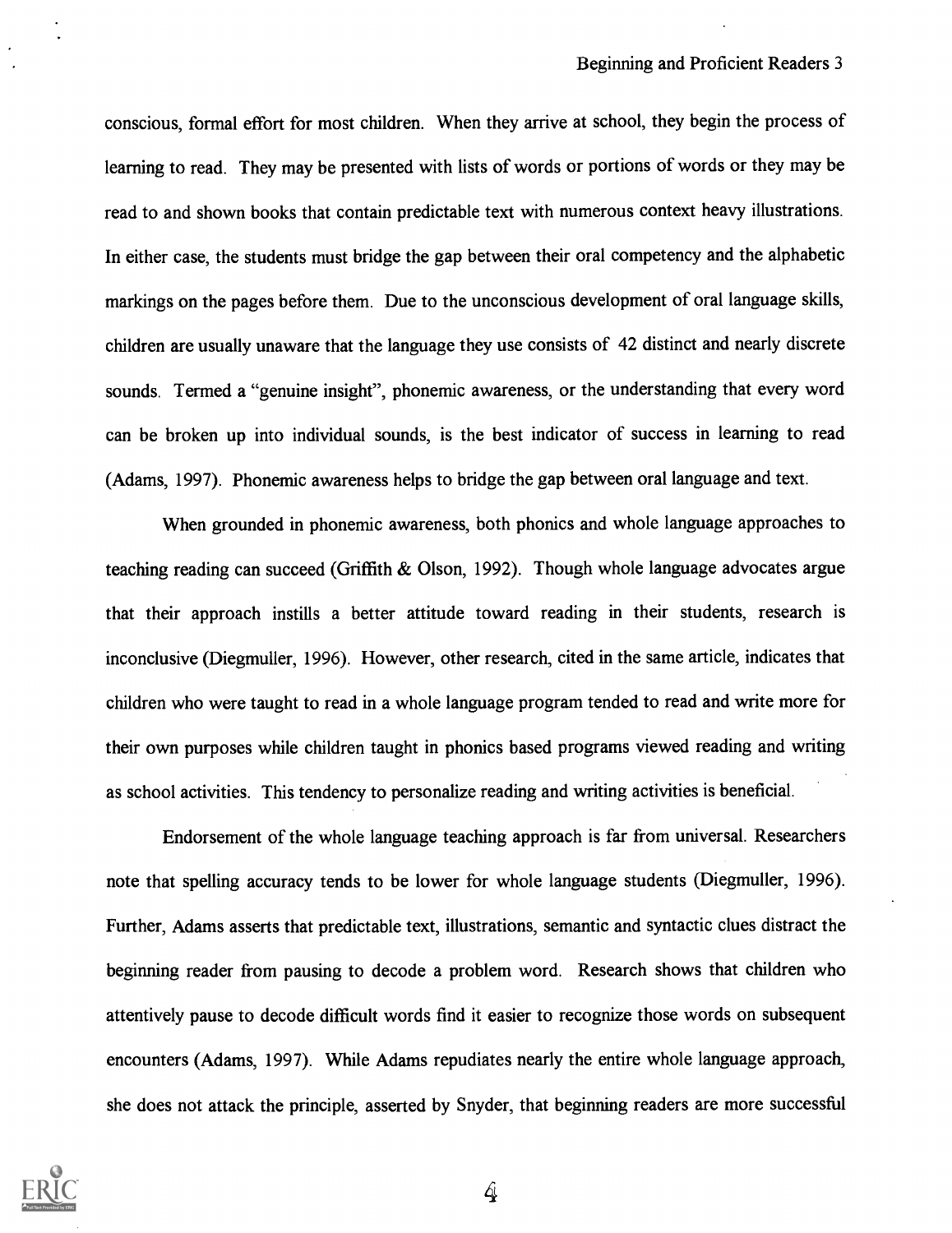in learning to read when the books they are reading cover familiar, interesting topics (Snyder, 1991). While Snyder makes this point in relation to teaching adult beginning readers, it seems to me that it is also applicable to children. By emphasizing that reading can be personal and educational, the selection of interesting, familiar books can help students read both in and out of school.

#### Proficient Readers

Proficient readers accurately recognize words at a high speed. Others argue that proficient readers must have high comprehension and retention. Word recognition is clearly essential for comprehension and retention.

Research shows that good readers pause their eyes on almost every word of the text they are reading. The ease with which good readers scan words sets them apart from poor readers. The device that operates efficiently is the brain, which "automatically, irrepressibly" translates print into speech (Adams, 1997, p. 426). The brain employs the following awarenesses and mechanisms, listed in order of increasing sophistication, to accomplish this translation: phonemic awareness, phonics, syllabication and morphemic awareness (Adams, 1997). The implication that they are sequential and dependent is contradicted by Stanovich's interactive-compensatory hypothesis (Kim and Goetz, 1994).

As presented by Kim and Goetz, the interactive-compensatory hypothesis asserts that deficiencies at one level of processing may be compensated for at another level. For example, students with difficulty decoding might employ their abilities to interpret illustrations to compensate. Good readers are able to use orthographic cues almost exclusively, while poor readers rely on the slower, less efficient clues provided by syntax and semantics. Kim and Goetz

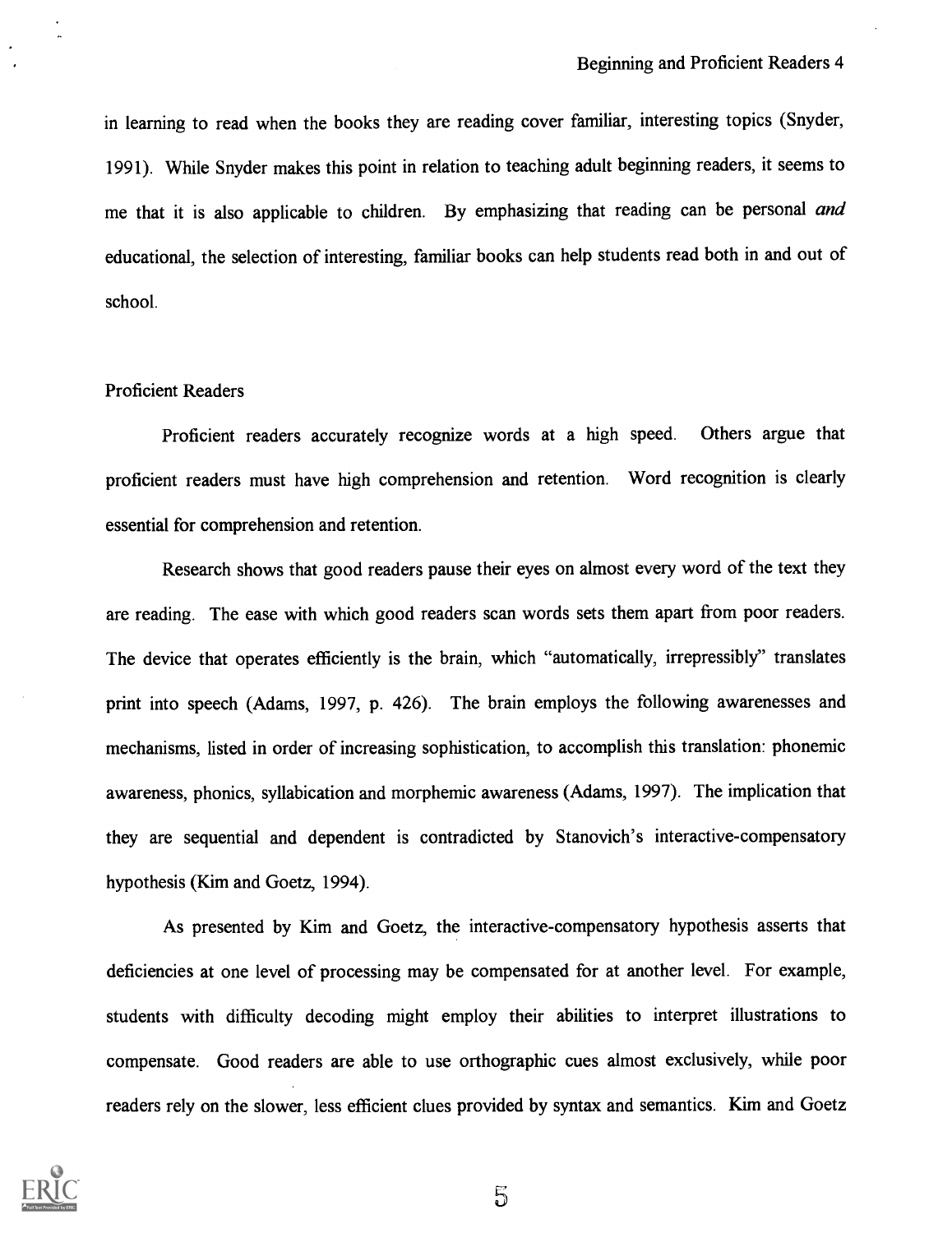tested this hypothesis and present results that support it. They also found that good and poor readers attained the same levels of comprehension, albeit in different amounts of time.

#### Conclusion/Implications

Research indicates that phonemic awareness is the best indicator of success in learning to read. Developing phonemic awareness should then be the first task of teaching reading. Once a base of phonemic awareness is established, either a whole language or a phonics based approach can succeed. However, the fact that the fast readers who still achieve high comprehension tend to be those who rely heavily on orthographic cueing suggests that developing phonics skills, with emphasis on decoding, is the next logical task of teaching reading. Current research does not support whole language(Diegmuller, 1996). Phonics has legislative support which whole language currently lacks. Is a classroom that builds phonics skills on a foundation of phonemic awareness devoid of rich, whole language experiences? It need not be. The research indicating that students taught to read in a whole language program read and write more for their own purposes is ample justification for incorporating rich text experiences to create a balance between the skills necessary for reading and the motivation to read. Phonics instruction should include reading of good, interesting books by both the teacher and the students. As a teacher, I cannot afford dogmatic adherence to one or another approach to teaching reading. If I exclude approaches for teaching reading from my repertoire, I may exclude students from the world of reading.

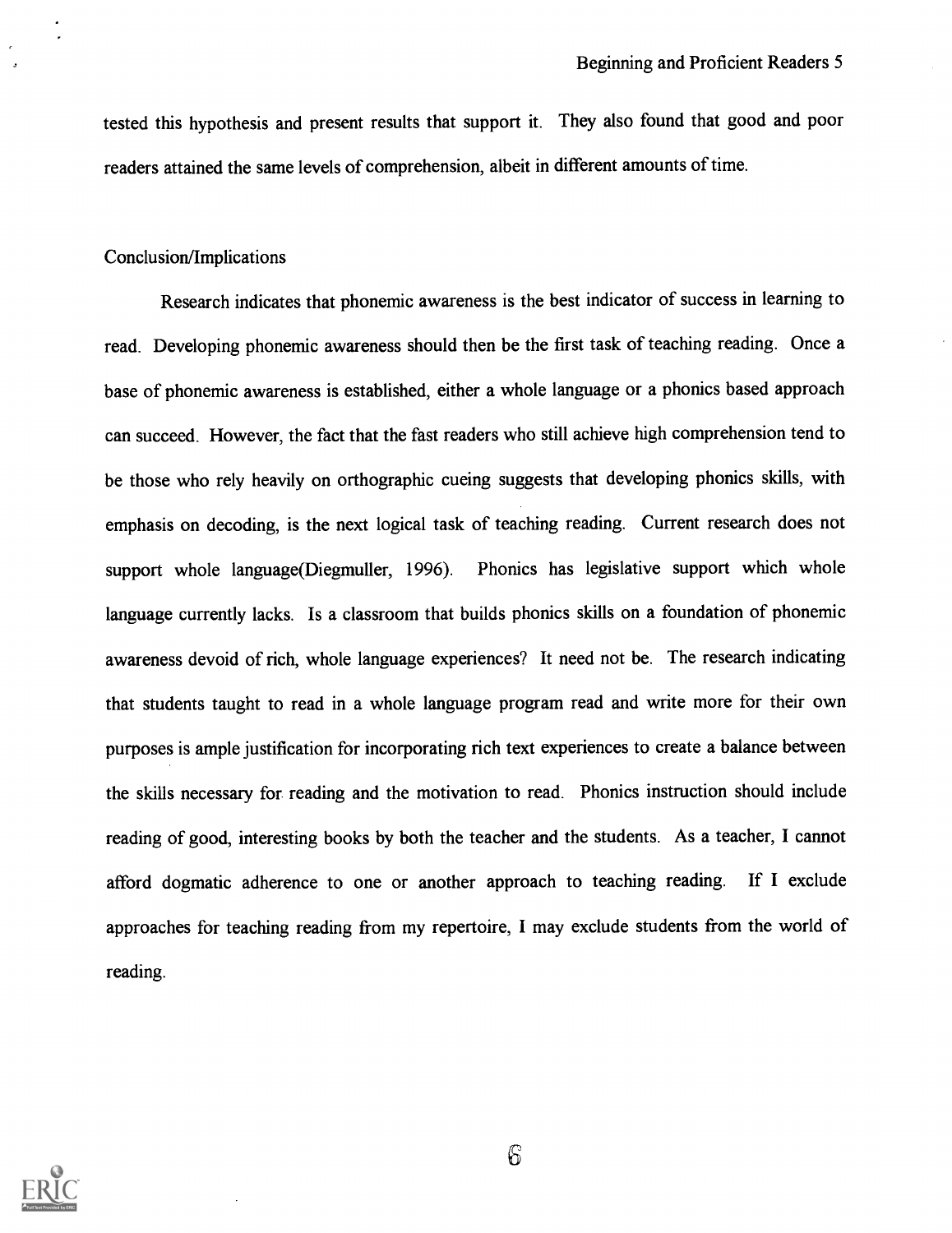#### References

Adams, Marilyn Jager (1997). Myths and Realities about Words and Literacy School Psychology Review, Vol. 26, Issue 3, p. 425

Diegmuller, Karen (1996). The best of both worlds: a combination of whole language and basic phonics may be the best way to teach beginning readers Teacher Magazine, Vol. 7, No. 8, p. 20-23

Griffith, Priscilla L. and Olson, Mary W. (1992). Phonemic awareness helps beginning readers break the code. The Reading Teacher, Vol. 45, No. 7, p. 516-523

Kim, Yeu Hong (Yoon) and Goetz, Ernie T. (1994). Context effects on word recognition and reading comprehension of poor and good readers: a test of the interactivecompensatory hypothesis. Reading Research Quarterly Vol. 29, No. 2, p. 179-187

Snyder, Sharon C. (1991). Books for beginning readers and writers: if you can't find them make them. Cross Currents, Vol. 41, Issue 2, p.77

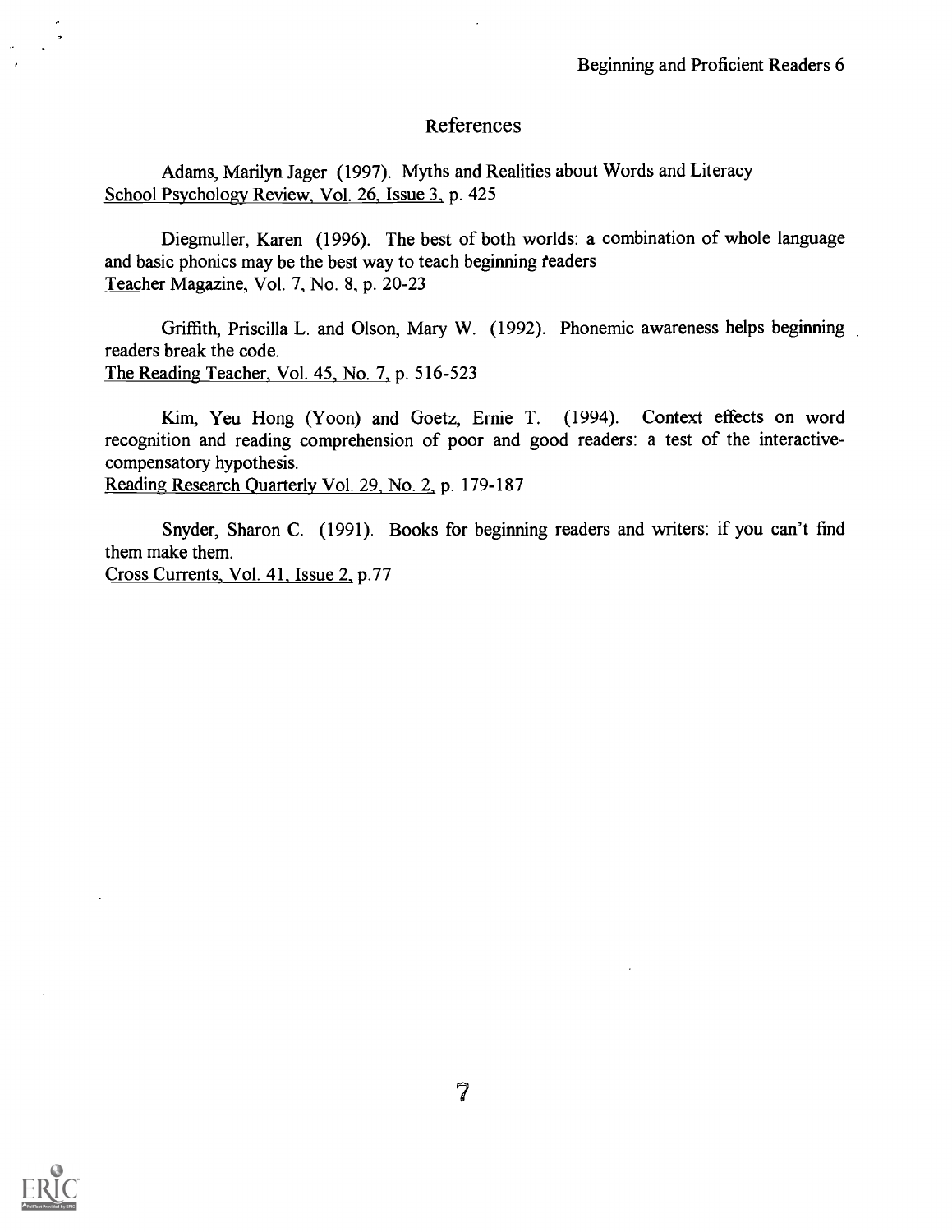U.S. DEPARTMENT OF EDUCATION Office of Educational Research and Improvement (OEM) Educational Resources Information Center (ERIC)





# REPRODUCTION RELEASE

(Specific Document)

### I. DOCUMENT IDENTIFICATION:

| Title: $\Lambda$                  | <u>Research on Skills, Motivation and Practice:</u> Beginning Readers and Proficient Readers |
|-----------------------------------|----------------------------------------------------------------------------------------------|
| Author(s):<br>$J_{OHN}$ $L_{WNL}$ |                                                                                              |
| Corporate Source:                 | <b>Publication Date:</b><br>unpublished                                                      |

### II. REPRODUCTION RELEASE:

In order to disseminate as widely as possible timely and significant materials of interest to the educational community, documents announced in the monthly abstract journal of the ERIC system, Resources in Education (RIE), are usually made available to users in microfiche, reproduced paper copy, and electronic/optical media, and sold through the ERIC Document Reproduction Service (EDRS) or other ERIC vendors. Credit is given to the source of each document, and, if reproduction release is granted, one of the following notices is affixed to the document.

If permission is granted to reproduce the identified document, please CHECK ONE of the following options and sign the release below.



Sample sticker to be affixed to document

Sample sticker to be affixed to document



### Check here

**Permitting** microfiche  $(4" \times 6"$  film), paper copy. electronic, and optical media reproduction

PERMISSION TO REPRODUCE THIS MATERIAL HAS BEEN GRANTED BY

TO THE EDUCATIONAL RESOURCES INFORMATION CENTER (ERIC)."

Level 1

PERMISSION TO REPRODUCE THIS MATERIAL IN OTHER THAN PAPER COPY HAS BEEN GRANTED BY

or here **Permitting** 

reproduction in other than Paper copy

TO THE EDUCATIONAL RESOURCES INFORMATION CENTER (ERIC)."

Level 2

#### Sign Here, Please

Documents will be processed as indicated provided reproduction quality permits. If permission to reproduce is granted, but neither box is checked, documents will be processed at Level 1.

1 hereby grant to the Educational Resources Information Center (ERIC ) nonexclusive permission to reproduce this document as indicated above. Reproduction from the ERIC microfiche or electronic/optical media by persons other than ERIC employees and its system contractors requires permission from the copyright holder. Exception is made for non-profit reproduction by libraries and other service agencies to satisfy information needs of educators in response to discrete inquiries."

| signature: John Jymch                    | Position:<br>Graduate Studies                          |
|------------------------------------------|--------------------------------------------------------|
| Printed Name:<br>John<br>Lynch           | Organization:<br>Dominican College School of Education |
| Address: IM Rancheria Kcl. Kentfield, CA | <b>Telephone Number:</b>                               |
| 94904                                    | 12/11/97<br>Date:                                      |